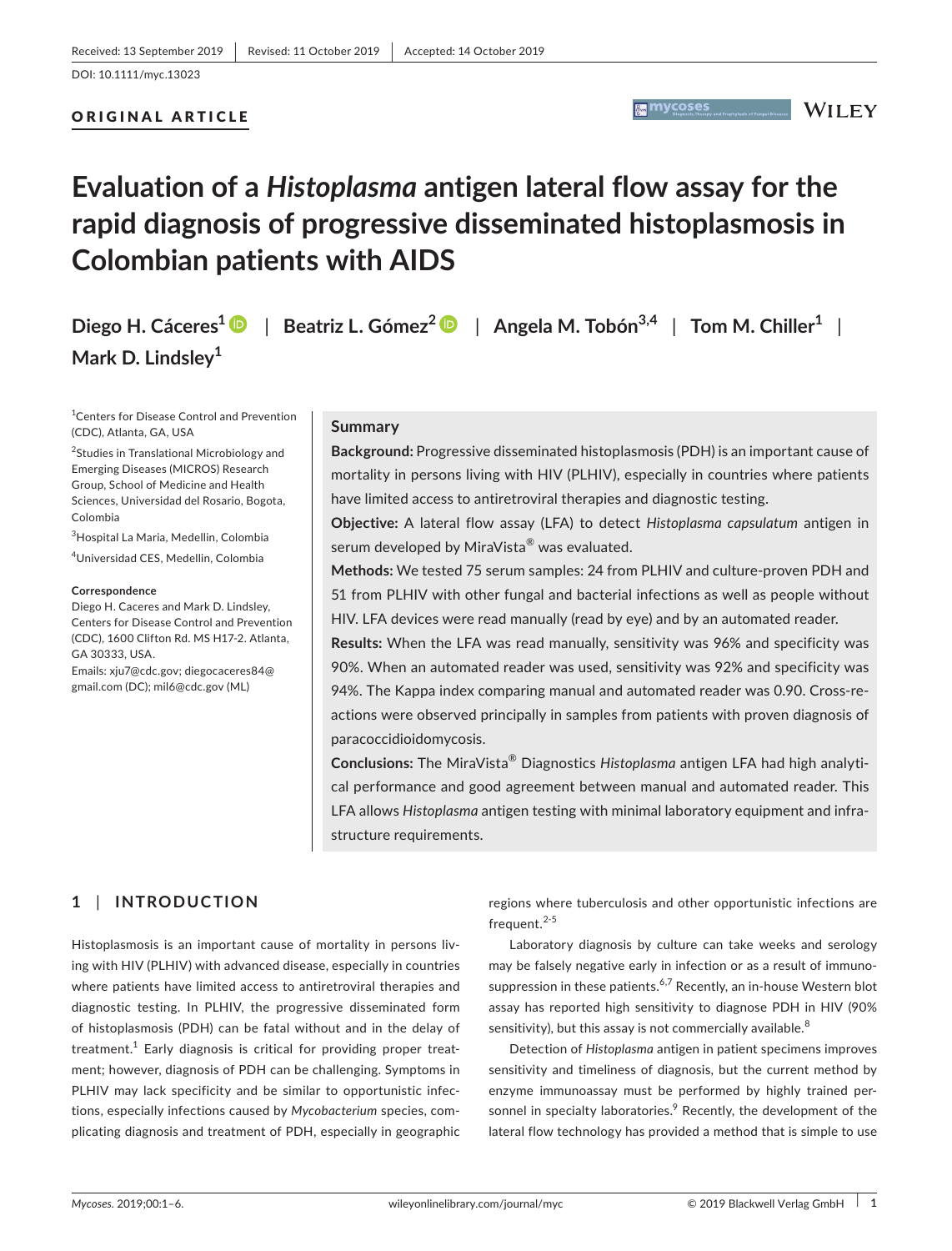and can be performed in a setting closer to the patient. In this study, a lateral flow assay (LFA) developed by MiraVista® Diagnostics was evaluated for the detection of *Histoplasma* antigen in serum.

# **2** | **MATERIALS AND METHODS**

#### **2.1** | **Study patient specimens**

All specimens used in the current study were obtained from an earlier prospective study conducted from May 2008 to August 2011 at the Hospital La María in Medellín, Colombia.<sup>9,10</sup> Briefly, patients presenting with at least three of the following symptoms were enrolled: fever, pancytopenia, weight loss, the presence of skin or mucosal lesions, and pulmonary involvement by radiography. Any patient who had previously received amphotericin B or itraconazole or who had a diagnosis of histoplasmosis prior to the enrolment period were excluded from the study.

All enrolled patients were tested by culture and special fungal stains using at least one of the following sample types: blood, tissue, sterile fluid, or respiratory. Additionally, immunodiagnostics assays, including immunodiffusion and complement fixation for fungal pathogens (*Histoplasma spp, Paracoccidioides spp* and *Aspergilus spp*) and a polyclonal antibody EIA developed at CDC for the detection of *Histoplasma* urinary antigens were also performed.10 Final diagnosis was established based on laboratory results and review of patients' clinical records. Specimens were stored at −80°C until time of analysis.

For the current study, a total of 75 serum samples were blinded for evaluation: 24 from patients with culture‐proven PDH and 45 from patients with other infections, including *Mycobacterium* disease (n = 24), cryptococcosis (n = 10), *Pneumocystis* pneumonia (n = 3), paracoccidioidomycosis (n = 2), aspergillosis (n = 1), candidiasis  $(n = 1)$ , salmonellosis  $(n = 2)$  and toxoplasmosis  $(n = 2)$ . Histoplasmosis

and non-histoplasmosis cases were classified based on laboratory results and review of clinical records. We also tested serum samples from six people without HIV who lived in histoplasmosis endemic areas (Figure 1).

# **2.2** | **MiraVista® Diagnostics lateral flow assay (LFA) for detection in serum of** *Histoplasma* **antigen (MVista®** *Histoplasma* **Ag LFA)**

The antigen LFA, kindly provided by Dr Joseph Wheat from MiraVista Diagnostic Laboratories, is a dipstick sandwich immunochromatographic assay that uses a rabbit polyclonal antibody that recognises a *H capsulatum* galactomannan antigen. Specimens were processed according to the manufacturer's instructions.

#### **2.3** | **Serum specimens**

In order to increase assay accuracy, serum specimens were first pretreated (extraction) to dissociate immune-complexes in the specimen and improve antigen detection according to the manufacturer instructions described as follows. (a) In a microfuge tube, 300 µL of serum and 100 µL of 4% EDTA (provided in the LFA kit) were mixed and vortexed. (b) The mix was boiled in water bath at 100°C for 3 minutes. (c) After boiling, the mix was centrifuged at 8000‐10 000 × *g* for 10 minutes. (d) After centrifugation, 100 µL of sample supernatant was placed in the LFA device sample reservoir and allowed to flow at room temperature for 30 minutes. Final results were interpreted both by human eye (manually), and using an automated reader (op-Tricon cube‐reader; opTricon GmbH). This cube‐reader is suitable for use in the quantitative and qualitative evaluation of the LFA, and interpretation of results is based on colour intensity of device bands. Positive results were interpreted as the presence of two lines (test



FIGURE 1 Study subjects and serum samples tested during the evaluation of the MiraVista® *Histoplasma* Ag lateral flow assay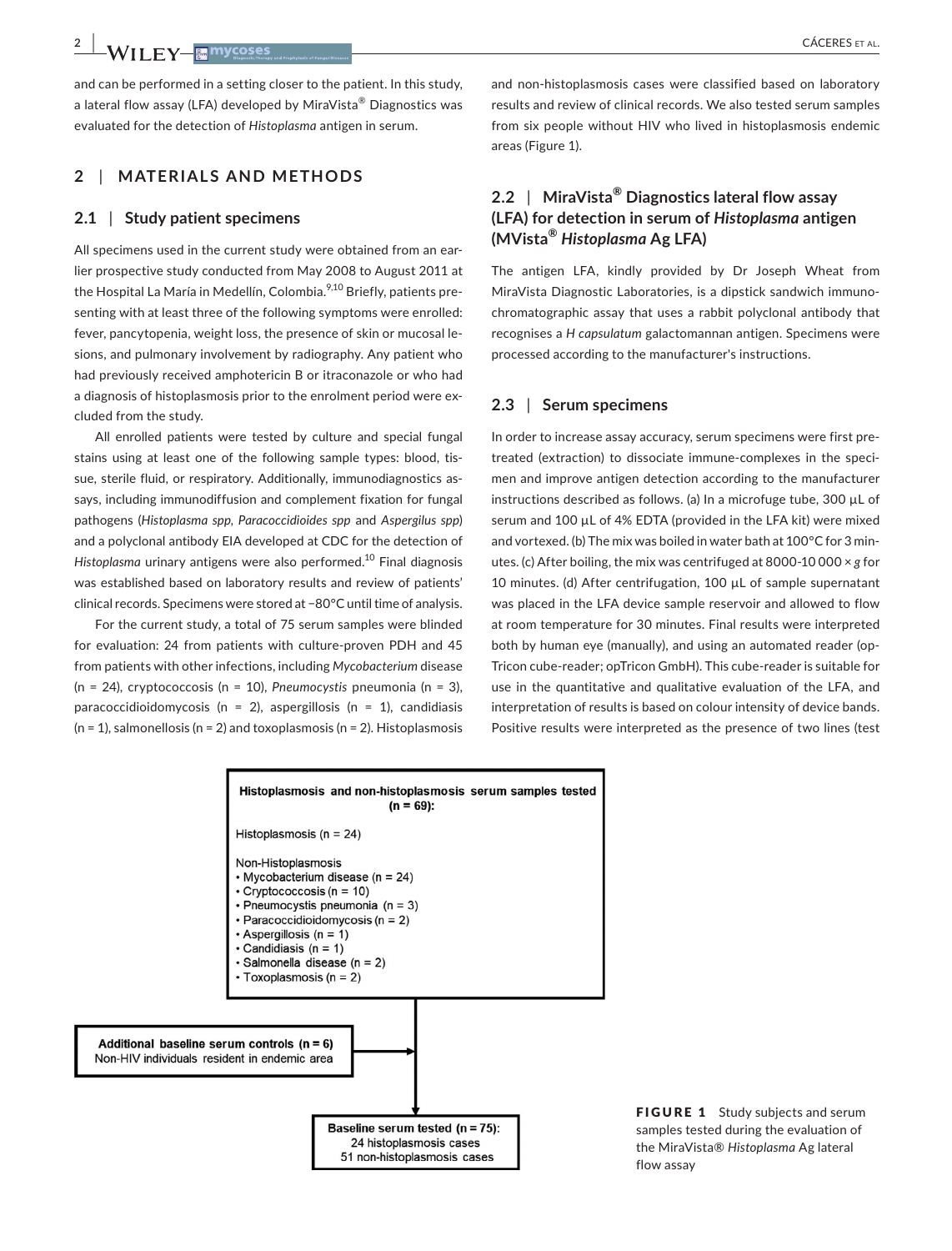**|** CÁCERES et al. **3**

TABLE 1 Analytical performance of the MiraVista® *Histoplasma* Ag lateral flow assay: comparison of human eye and automated reader interpretation

| $\overline{A}$     |                                  |                     |            |                                    |                         |    |  |
|--------------------|----------------------------------|---------------------|------------|------------------------------------|-------------------------|----|--|
|                    | <b>Manual reading</b><br>Culture |                     |            | <b>Automated reader</b><br>Culture |                         |    |  |
|                    |                                  |                     |            |                                    |                         |    |  |
|                    |                                  | $\ddot{}$           |            |                                    | $\ddot{}$               |    |  |
| Histoplasma Ag LFA | $^{+}$                           | 23                  | 5          | $\ddot{}$                          | 22                      | 3  |  |
|                    | $\overline{\phantom{m}}$         | $1\,$               | 46         | $\overline{\phantom{m}}$           | 2                       | 48 |  |
| B                  |                                  |                     |            |                                    |                         |    |  |
|                    |                                  | % (CI 95%)          |            |                                    |                         |    |  |
| Histoplasma Ag LFA |                                  | Human eye           |            |                                    | <b>Automated reader</b> |    |  |
| Sen                |                                  | 96 (79-100)         |            | 92 (73-99)                         |                         |    |  |
| Spe                |                                  | 90 (79-97)          |            | 94 (84-99)                         |                         |    |  |
| Acc                |                                  |                     | 92 (83-97) |                                    | 93 (85-98)              |    |  |
| <b>PPV</b>         | 82 (67-91)                       |                     |            |                                    | 88 (71-96)              |    |  |
| <b>NPV</b>         | 98 (87-99)                       |                     |            | 96 (86-99)                         |                         |    |  |
| Kappa              |                                  | $0.90(0.80 - 1.00)$ |            |                                    |                         |    |  |

Abbreviations: 95% CI, confidence interval; Acc, accuracy; NPV, negative predictive value; PPV, positive predictive value; Sen, sensitivity; Spe, specificity.

line and control line). Negative results were interpreted as the presence of the control line alone. No presence of lines, or only the presence of the test line, was interpreted as invalid results.

## **2.4** | **Statistical analysis**

Calculation of the analytical performance of the assay was done using 2 × 2 tables comparing LFA results vs culture‐proven cases. We also calculated the assay sensitivity, specificity, accuracy, and positive and negative predictive values, with their respective 95% confidence intervals (95% CI).<sup>11</sup> Concordance analysis was performed to evaluate the agreement between results interpreted manually and by the automated reader, by calculating the Kappa index (K) and its respective 95% CI (10). Analyses were conducted using STATA 3.1 software and EPIDAT 8.0.

#### **2.5** | **Ethics**

The samples were obtained under the terms agreed by and with the full approval of the ethical committees of the Centers for Disease Control and Prevention (CDC), Corporación para Investigaciones Biológicas (CIB) and Hospital La Maria IRB Number 7250, designed for the investigation of newer rapid methodologies for the diagnosis of histoplasmosis. All patients enrolled in the study signed an informed consent form. All clinical information from the participants in the study was anonymised and entered in an electronic MICROSOFT Access® database, using an alphanumerical code.

### **3** | **RESULTS**

# **3.1** | **Evaluation of the analytical performance of the MVista®** *Histoplasma* **Ag LFA**

When read manually, the LFA displayed a sensitivity of 96% (23 of 24 serum samples) and a specificity of 90% (46 of 51 serum samples). Using an automated reader to obtain the result, the sensitivity was 92% (22 of 24 serum samples) and specificity was 94% (48 of 51 serum samples). The Kappa index comparing manual and automated reader results was 0.90 (95% CI: 0.80-1.00; Table 1).

Discrepant results were observed in six serum samples that were read manually. Of these specimens, five resulted in false‐positive results. Two were from patients with paracoccidioidomycosis (Table 2, samples 1 and 2), and two were from patients with *Salmonella* bloodstream infections (Table 2, samples 3 and 4). The fifth false‐positive result corresponded to a patient with toxoplasmosis and TB (Table 2, sample 5), who lacked clinical or epidemiological evidence of PDH. One specimen yielded a false‐negative result from a patient with culture-proven PDH (Table 2, sample 6).

Using the automated reader, five culture‐discrepant results were observed. Of these specimens, three resulted in false‐positive results which included one of the two paracoccidioidomycosis patients (Table 2, sample 1) and the two patients with *Salmonella* bloodstream infections that were also identified as positive by manual reading (Table 2, samples 3 and 4). False‐negative results were reported in two culture-proven PDH cases, including the sample reported as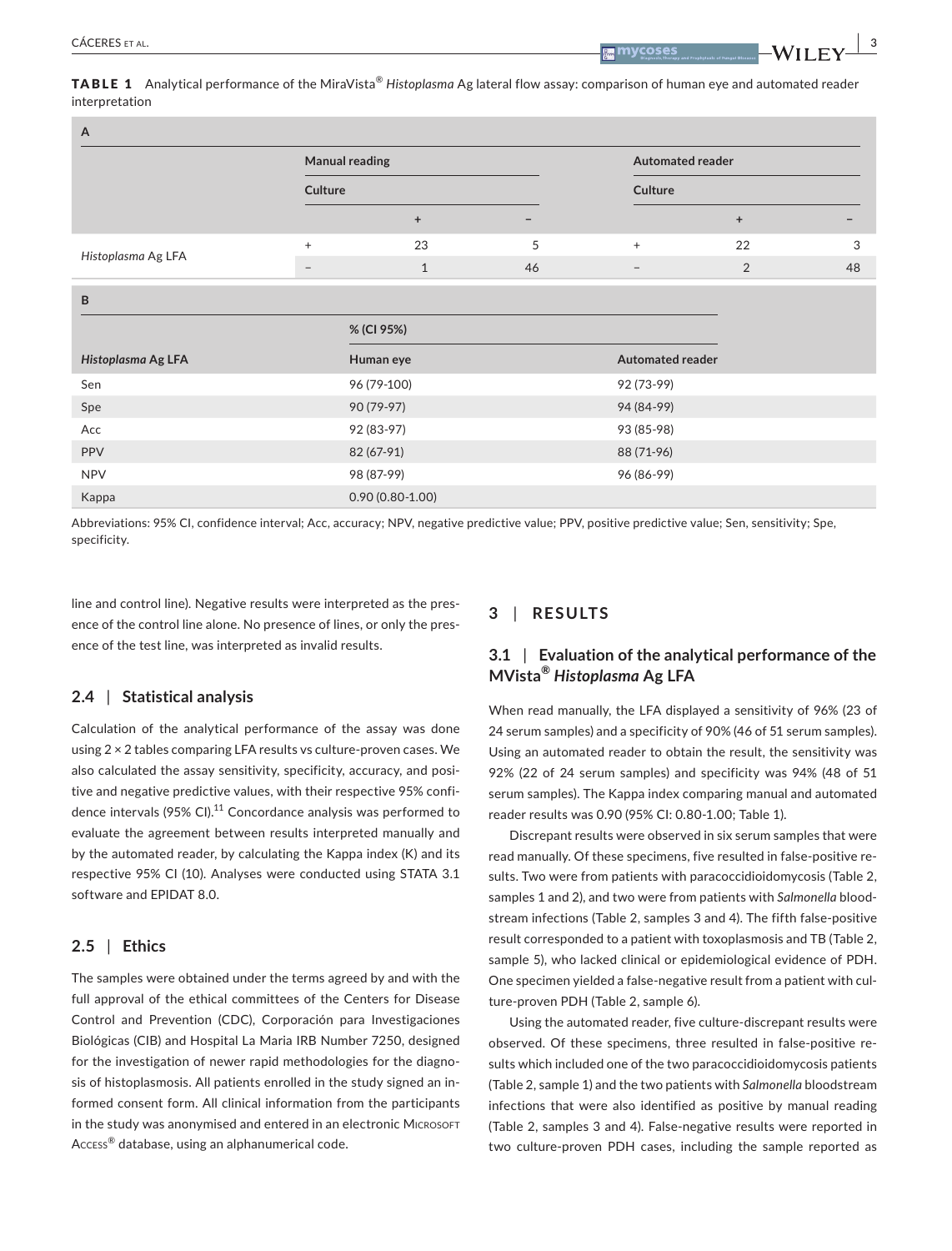TABLE 2 Characteristics of serum samples with culture-discrepant results using the MVista® *Histoplasma* Ag LFA

|                             |                        | Histoplasma Ag LFA    |                         |                                                                                                               |  |  |
|-----------------------------|------------------------|-----------------------|-------------------------|---------------------------------------------------------------------------------------------------------------|--|--|
| Sample #                    | <b>Diagnosis</b>       | <b>Manual reading</b> | <b>Automated reader</b> | <b>Clinical and laboratory findings</b>                                                                       |  |  |
| Cross-reactivity            |                        |                       |                         |                                                                                                               |  |  |
|                             | Paracoccidioidomycosis | P                     | P                       | Cross-reactivity with Paracoccidioides brasiliensis<br>antigens                                               |  |  |
| $\overline{2}$              | Paracoccidioidomycosis | <b>WP</b>             | N                       | Cross-reactivity with Paracoccidioides brasiliensis<br>antigens                                               |  |  |
| Discrepant negative culture |                        |                       |                         |                                                                                                               |  |  |
| 3                           | Salmonella infection   | P                     | P                       | CDC HPA positive (12.6 ng/mL), HGM positive<br>(83.7 ng/mL) and ID positive (M band)                          |  |  |
| $\overline{4}$              | Salmonella infection   | P                     | P                       | CDC HPA positive (12.9 ng/mL), HGM positive<br>(53.8 ng/mL) and ID positive (M band)                          |  |  |
| 5                           | Toxoplasmosis and TB   | <b>WP</b>             | N                       | Negative fungal cultures and stains, negative<br>fungal serology, negative CDC HPA and negative<br><b>HGM</b> |  |  |
| False-negative              |                        |                       |                         |                                                                                                               |  |  |
| 6                           | <b>PDH</b>             | N                     | N                       | Diagnosis of PDH by culture                                                                                   |  |  |
| $\overline{7}$              | <b>PDH</b>             | <b>WP</b>             | N                       | Diagnosis of PDH by culture                                                                                   |  |  |

*Note:* Antigenemia result interpretation: P, positive result; N, negative result; WP, weak positive.

Abbreviations: #, number; CDC HPA, Histoplasma urinary antigen CDC polyclonal ELISA; HGM, Histoplasma urinary antigen IMMY monoclonal ELISA; ID, immunodiffusion; PDH, progressive disseminated histoplasmosis.

negative by manual reading (Table 2, sample 6), and an additional sample that had been reported as weak positive by manual reading (Table 2, sample 7).

# **4** | **DISCUSSION**

In this report, we describe the successful evaluation of a lateral flow assay (LFA), the first point of care assay developed for the rapid diagnosis of PDH in PLHIV. The LFA displayed excellent sensitivity of 96% with a specificity of 90%. The one false-negative result was from a patient with proven PDH by culture who had received trimethoprim/sulphamethoxazole (TMP/SMX) for the treatment of *Pneumocystis* pneumonia. TMP/SMX has been used for the treatment of other endemic mycoses (eg, paracoccidioidomycosis) and has displayed activity against *H capsulatum* in in vitro studies.<sup>12</sup> Therefore, it is possible that this medication reduced the patient's antigenemia below the detection limit of the LFA.

Five false‐positive antigen‐discrepant results were observed in culture-negative samples. These discrepant results included two cross-reactions observed in samples from patients with paracoccidioidomycosis, this cross-reaction has been reported before by MiraVista<sup>®</sup> Diagnostics (88%).<sup>13</sup> However, the clinical and epidemiological profile of patients with paracoccidioidomycosis differs from patients with histoplasmosis. Other immunological and conventional laboratory assays, like direct microscopic observation, are also available to facilitate the diagnosis of paracoccidioidomycosis.<sup>7,14</sup> Two other discrepant results were observed in two patients with salmonellosis who lacked positive culture for *H capsulatum*. However, these patients had clinical and epidemiological evidence of PDH, as well as positive urinary antigen measured by two different ELISAs and positive serology (one patient with complement fixation titres of 1:8, and both patients with immunodiffusion M band) for histoplasmosis.<sup>9,10</sup> It is possible that these two patients truly had PDH despite lack of culture confirmation. If these patients were also considered to be histoplasmosis cases, the specificity of the LFA would increase to 94% and the sensitivity to 96%. Finally, a weak false‐positive MiraVista® *Histoplasma* Ag LFA result was observed in a patient without evidence of PDH.

As part of this study, an evaluation of an automated reader was also included to determine if such a device would increase the sensitivity of the assay; that is, detecting the presence of a positive band that was undetectable by manual reading. However, instead of increasing sensitivity, an increase in specificity was observed when using the automated reader, possibly by calling negative results more reliably than manual reading (seeing weak positive results that were not). When using the automated reader, a sensitivity of 92% with a specificity of 94% was observed. The sensitivity decreased, due to a second false-negative PDH patient, which was reported as negative by the automated reader, but had been reported as weak positive by manual reading.

The specificity of the assay, however, increased from 90% to 94% after using the automated reader. This result was due to a decrease from five to three false-positive, antigen-discrepant results as reported by the automated reader. The reduction of discrepant results was due to the automated reader calling two specimens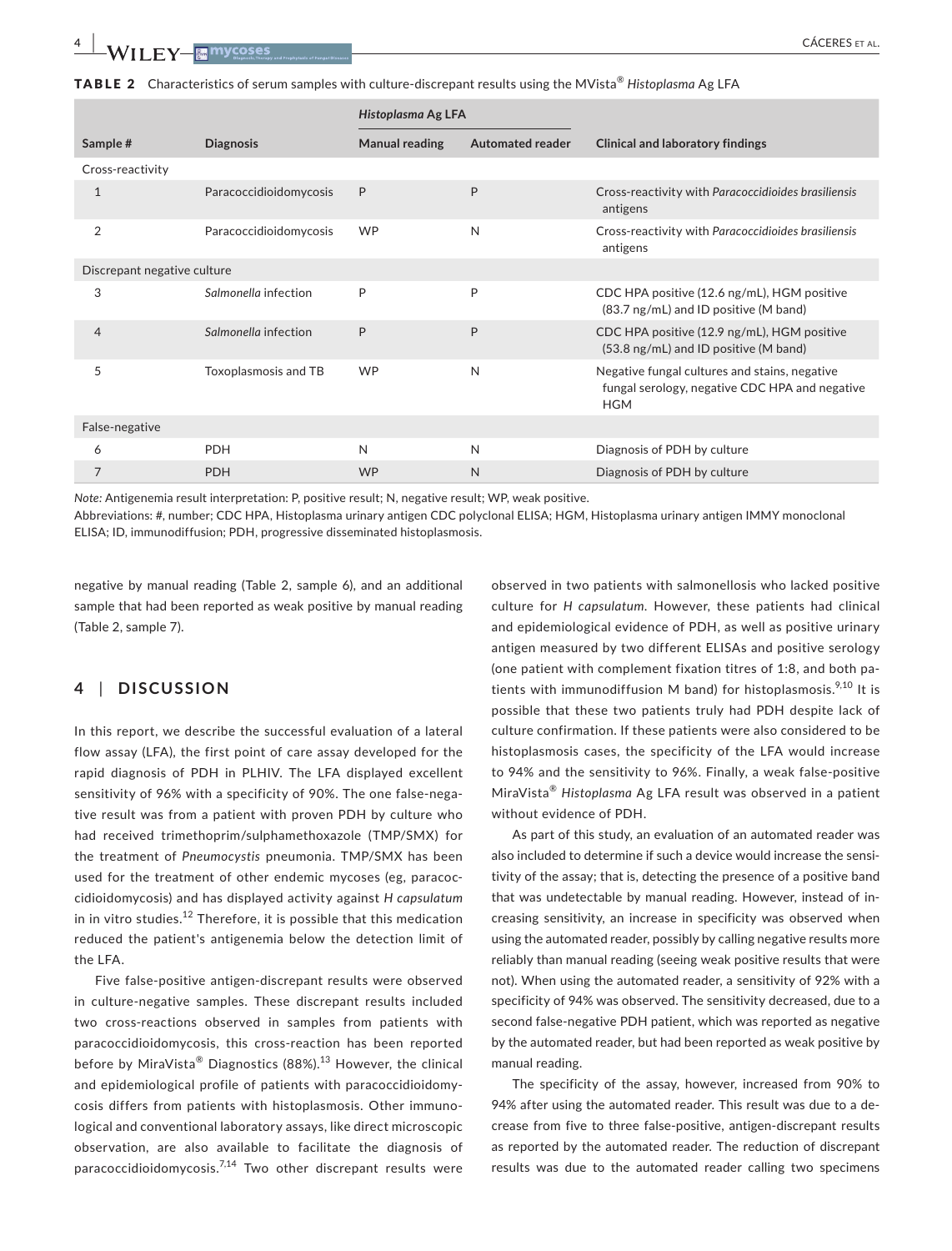negative that were called weakly positive when read manually; possibly due to over-reading the results. It has been reported that visual LFA interpretation may be affected by factors like age, visual accuracy and previous experience of the person who read the device. An inclusion of an automatic device could reduce risk of non‐accurate results.15 The two patients, described earlier, with salmonellosis who were positive for Histoplasma antigen by LFA, but lacked positive culture for *H capsulatum*, continued to be called positive by automated reader, providing more evidence that these might be true *Histoplasma* antigen positive cases. It is possible that these two patients truly had PDH despite lack of culture confirmation. If these patients were also considered to be histoplasmosis cases, the specificity of the LFA would increase to 98% and the sensitivity increased to 92% by as read by the automated reader. $9,10$ 

This study presents several limitations. Ideally, a larger sample size would be desirable. However, the 75 patients (24 histoplasmosis and 51 non-histoplasmosis patients) included in this study were all confirmed by laboratory assays and review of clinical records, which took over 3 years to accumulate during the original prospective study. Another limitation is the patient cohort did not include patients diagnosed with blastomycosis, coccidioidomycosis and talaromycosis due to the lack of endemicity of these diseases in Colombia. Finally, while this LFA provides rapid lifesaving results in patients with PDH, further investigation is necessary to evaluate the capacity of this LFA for the diagnosis of non‐progressive clinical forms of histoplasmosis.

The development and use of an LFA for the diagnosis of histoplasmosis provides *Histoplasma* antigen testing with minimal laboratory equipment and infrastructure requirements. Based on the results presented here, this new method is a viable option for rapid diagnosis of PDH. LFA provides highly sensitive results in <1 hour, being faster and more sensitive for PDH than other immunological assays, such as antigen ELISA (3‐5 hours; >90% sensitivity), detection of antibody by immunodiffusion and complement fixation (2 days; ~70% sensitivity). Other conventional microbiological methods, including staining smear (1-2 hours; 25%-75% sensitivity), histopathologic examination (1‐2 days; ~75% sensitivity) and culture (2‐4 weeks; ~75% sensitivity) require obtaining specimens that require more invasive procedures, are less sensitive and/or require days to weeks for a result.

Finally, as this assay obtains FDA and/or CE approval for in vitro diagnostic use, these labels will facilitate assay accessibility in many laboratories worldwide. An assay that does not require a cold chain and provides prompt diagnosis of PDH will impact public health by allowing early treatment initiation, thereby reducing mortality.

#### **ACKNOWLEDGMENTS**

The authors wish to thank Dr JosephWheat and MiraVista Diagnostic Laboratories in providing the assay kits. The authors would also like to thank the medical staff of La María Hospital, Drs Carlos A. Agudelo, Carlos A. Restrepo, Diego A. Molina and Carolina Muñoz. We also express our thanks to Drs Lucía Correa and Fernando Bedoya from

 **|** CÁCERES et al. **5**

the same institution and Drs. Alejandra Medina, Federico Rodriguez, Luisa Orozco, Carolina Murillo and Juliana Marin. Our thanks also go to the laboratory diagnosis staff of the Medical and Experimental Mycology group (CIB), Angela Restrepo, Catalina de Bedout, Luz E. Cano, Alejandra Zuluaga, Angela Tabares, Yorlady Valencia and Karen Arango.

## **DECLARATION OF INTEREST**

The work presented here was supported in part by the Global Disease Detection Program, CDC, Atlanta, GA, USA, by the Corporación para Investigaciones Biológicas (CIB), Medellin, Colombia, by Colciencias, Bogotá, Colombia via the Program for Young Investigators and Innovators, by the Fondo de Investigaciones de la Universidad del Rosario (FIUR), Bogota, Colombia, and by the Oak Ridge Institute for Science and Education (ORISE), Oak Ridge, TN, USA. The authors report no conflicts of interest. Reagents were provided by MiraVista® Diagnostics (IN, USA). The findings and conclusions in this article are those of the authors and do not necessarily represent the official position of the CDC.

#### **AUTHOR CONTRIBUTIONS**

BLG, AMT, DHC, TC, MDL. Conceived the ideas; DHC, BLG, AMT and MDL. Collected the data; DHC and MDL analysed the data; DHC and MDL led the writing.

### **ORCID**

*Diego H. Cáceres* <https://orcid.org/0000-0001-8749-9809> *Beatriz L. Gómez* <https://orcid.org/0000-0002-6641-1924>

#### **REFERENCES**

- 1. Deepe GS. Histoplasma capsulatum. In: Bennett JE, Dolin R, Blaser MJ, eds. *Principles and Practice of Infectious Diseases*, 8th edn. Philadelphia, PA: Elsevier; 2015:2949‐2962.
- 2. Caceres DH, Tobón ÁM, Restrepo Á, Chiller T, Gómez BL. The important role of co-infections in patients with AIDS and progressive disseminated histoplasmosis (PDH): a cohort from Colombia. *Med Mycol Case Rep*. 2018;19:41‐44. [https://www.ncbi.nlm.nih.gov/](https://www.ncbi.nlm.nih.gov/pubmed/29379705) [pubmed/29379705](https://www.ncbi.nlm.nih.gov/pubmed/29379705)
- 3. Nacher M, Adenis A, Sambourg E, et al. Histoplasmosis or tuberculosis in HIV-infected patients in the amazon: what should be treated first? *PLoS Negl Trop Dis*. 2014;8:e3290. [https://www.ncbi.nlm.nih.](https://www.ncbi.nlm.nih.gov/pubmed/25474641) [gov/pubmed/25474641](https://www.ncbi.nlm.nih.gov/pubmed/25474641)
- 4. Adenis A, Nacher M, Hanf M, et al. Tuberculosis and histoplasmosis among human immunodeficiency virus-infected patients: a comparative study. *Am J Trop Med Hyg*. 2014;90:216‐223. [https://www.](https://www.ncbi.nlm.nih.gov/pubmed/?term=Tuberculosis+and+histoplasmosis+among+human+immunodeficiency+virus-infected+patients%3A+a+comparative+study) [ncbi.nlm.nih.gov/pubmed/?term=Tuberculosis+and+histoplasm](https://www.ncbi.nlm.nih.gov/pubmed/?term=Tuberculosis+and+histoplasmosis+among+human+immunodeficiency+virus-infected+patients%3A+a+comparative+study) [osis+among+human+immunodeficiency+virus-infec](https://www.ncbi.nlm.nih.gov/pubmed/?term=Tuberculosis+and+histoplasmosis+among+human+immunodeficiency+virus-infected+patients%3A+a+comparative+study) ted+patie [nts%3A+a+comparative+study](https://www.ncbi.nlm.nih.gov/pubmed/?term=Tuberculosis+and+histoplasmosis+among+human+immunodeficiency+virus-infected+patients%3A+a+comparative+study)
- 5. Caceres DH, Valdes A. Histoplasmosis and tuberculosis co-occurrence in people with advanced HIV. *J Fungi (Basel)*. 2019;5:E73. <https://www.ncbi.nlm.nih.gov/pubmed/31404979>